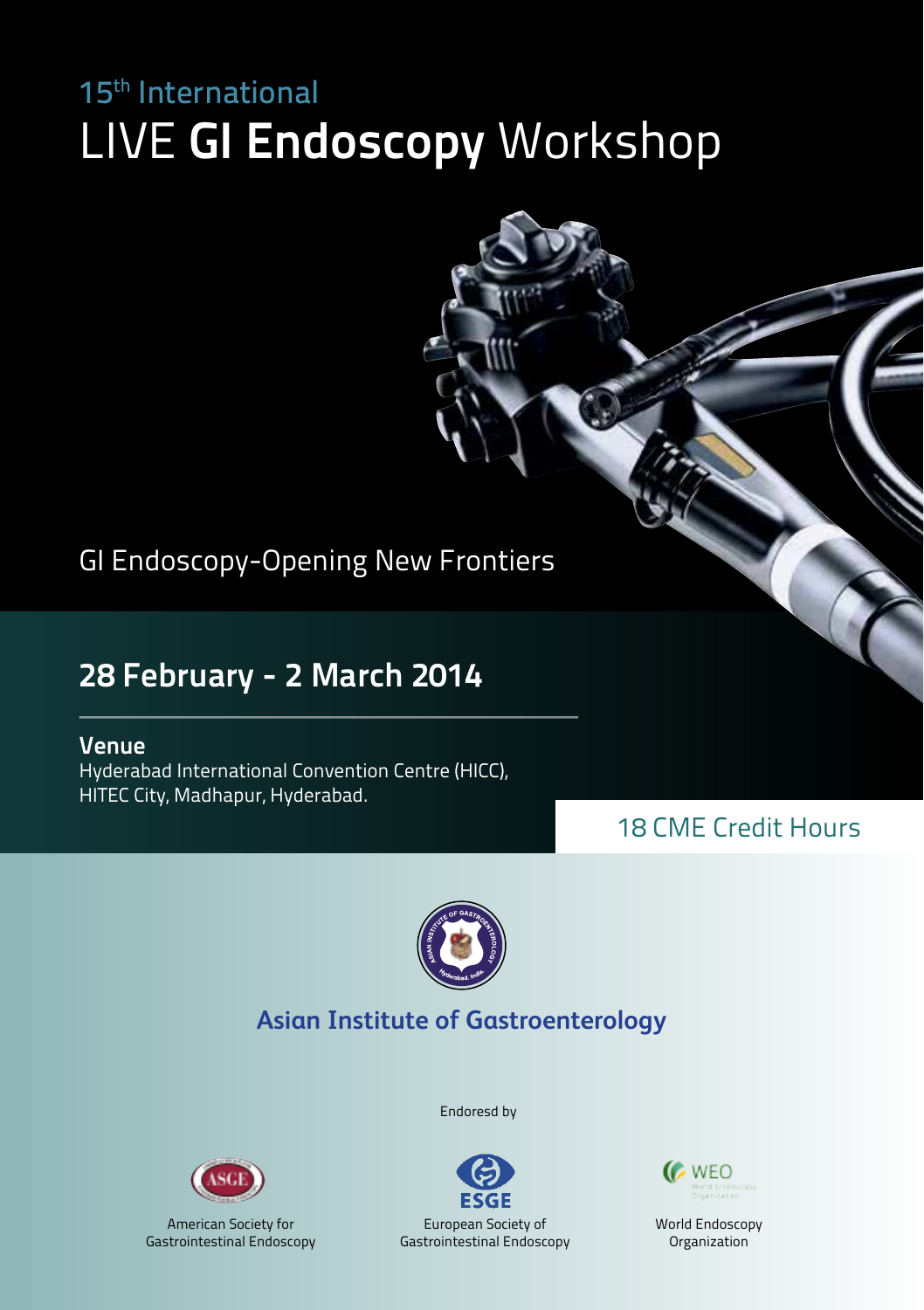Message

Dear Colleagues,

Gastrointestinal Endoscopy has revolutionized the diagnosis and management of many gastrointestinal diseases. This field continues to evolve and hitherto unreachable frontiers are now being crossed.

The 15th International Workshop of GI Endoscopy organized by Asian Institute of Gastroenterology is being held at HICC (Hyderabad International Convention Centre), Hyderabad on 28 February, 1-2 March 2014. This workshop would focus both on the established and the newer endoscopy techniques. The workshop includes over 45 live procedures transmitted from AIG to HICC, orations and keynote lectures on current important issues in Gastroenterology. A Post Graduate Course with American Society of Gastrointestinal Endoscopy (ASGE) is being organized on the Complications of Endoscopy. An intimate interaction with the masters as well as hands-on industry workshop are the other highlights of the programme. This conference will benefit Gastroenterologists, Post Graduates, Physicians and Surgeons interested in Gastrointestinal diseases. A special session will showcase advances in Basic Sciences Translating into Endoscopic Therapy.

An academic feast and the legendary Hyderabadi hospitality awaits you as we look forward to your active participation in the workshop.

**Team AIG**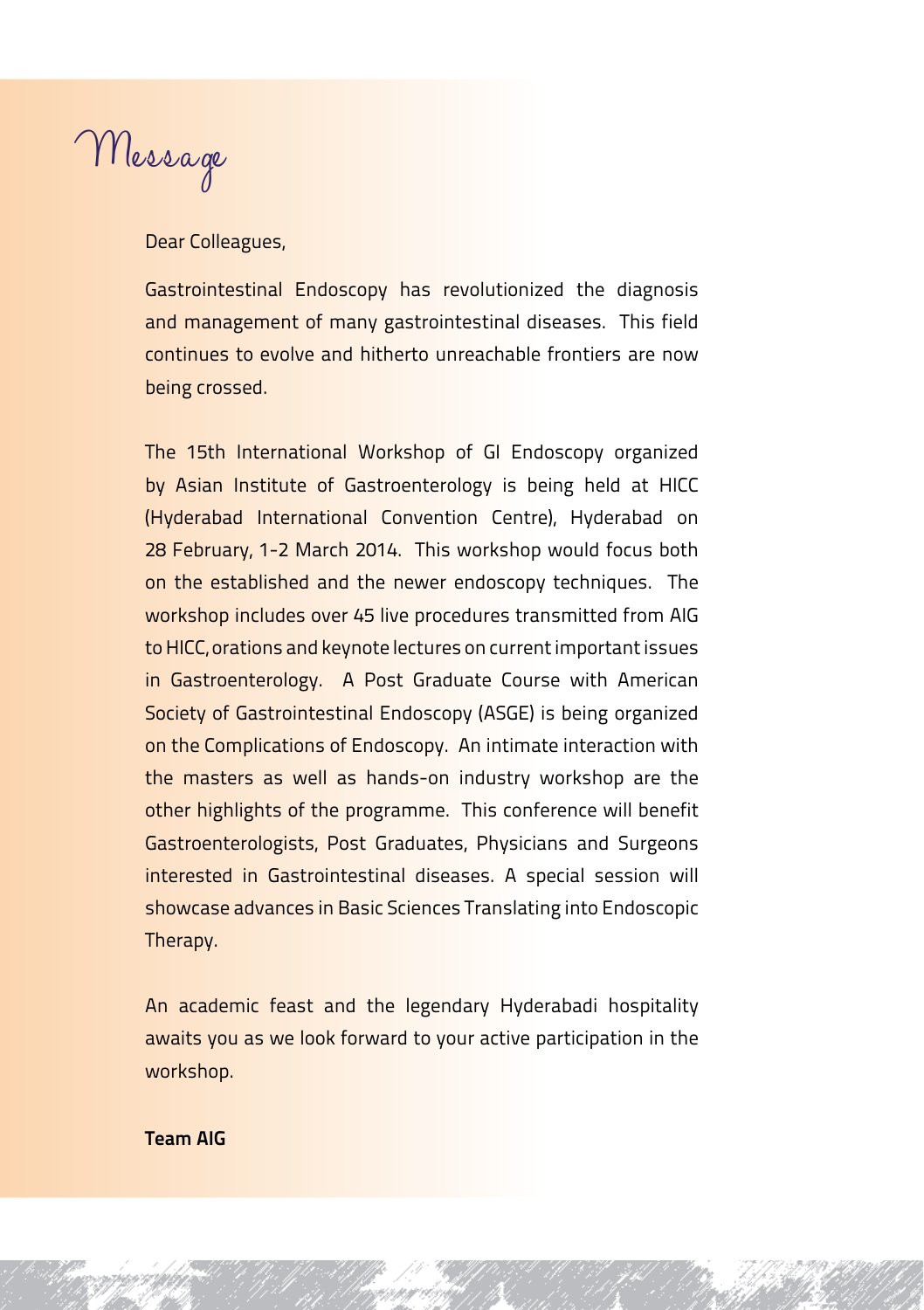# **International Faculty**

**Guido Costamagna Kenneth Wang**





**Robert Hawes**



















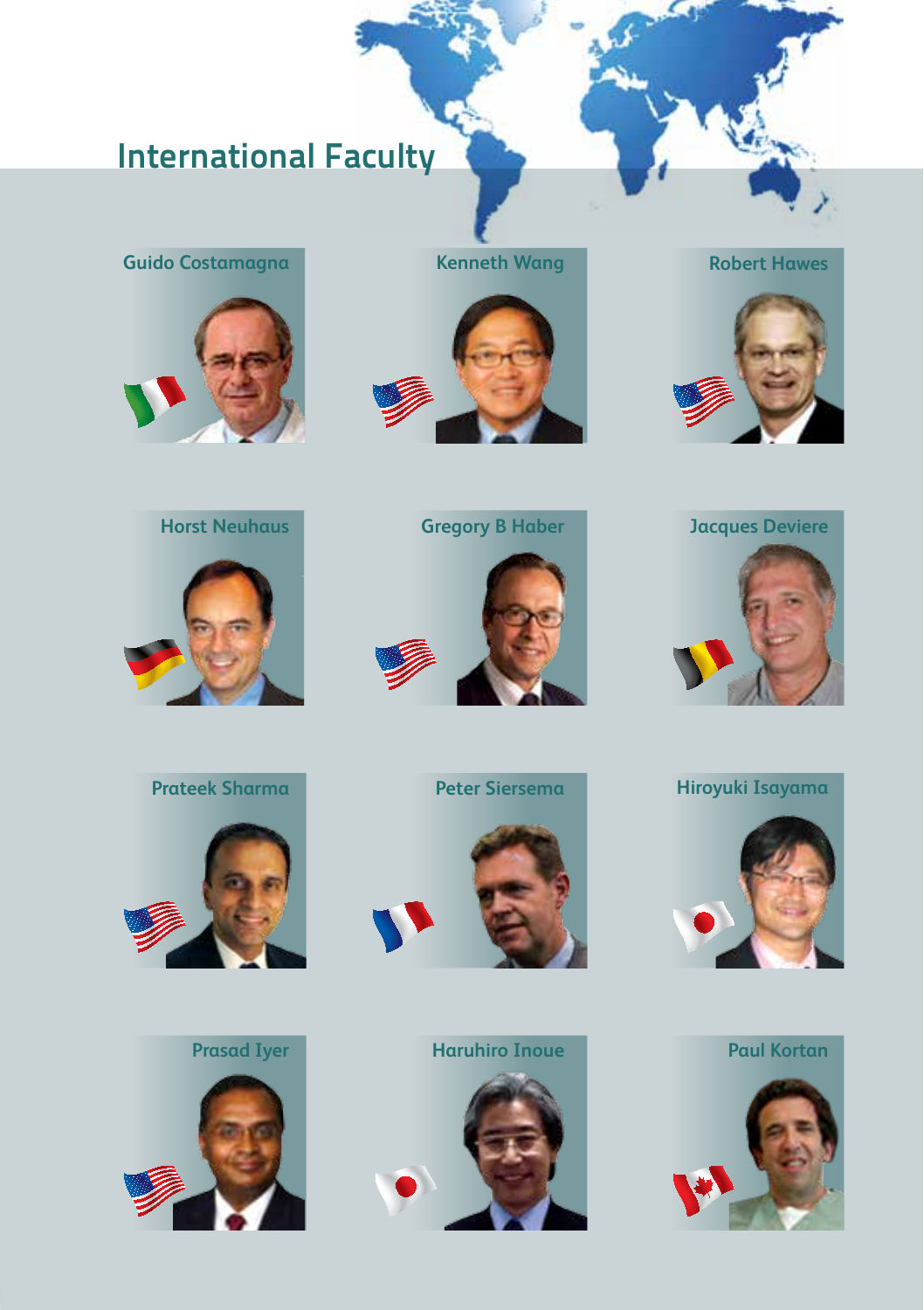

# **Scientific Program**

## **28 February 2014**

| 10 00 - 11 00       | <b>Conversation with Masters</b>                                                 |
|---------------------|----------------------------------------------------------------------------------|
|                     | Horst Neuhaus, Jacques Deviere, Gregory B Haber,<br>Robert Hawes, Peter Siersema |
| 11 00 - 12 30       | Live Transmission of Endoscopy Procedures                                        |
| 12 30 - 13 15       | <b>State of the Art lectures</b>                                                 |
|                     | Advanced Endoscopic Imaging<br>Kenneth Wang                                      |
|                     | Esophagel Stents in Benign Esophageal Diseases<br>Peter Siersema                 |
| 13 15 - 14 00       | Lunch                                                                            |
|                     | Luncheon Industry Symposia                                                       |
| $1400 - 1600$       | Live Transmission of Endoscopy Procedures                                        |
| 16 00 - 16 30       | <b>OMED Centre of Excellence Lecture</b>                                         |
|                     | Translating the Science of Endoscopy into Art<br>Guido Costamagna                |
| 16 30 - 18 30       | Live Transmission of Endoscopy Procedures                                        |
| 18 30 - 19 15       | <b>Dinner Symposium</b>                                                          |
| 19 30               | Dinner                                                                           |
| <b>1 March 2014</b> |                                                                                  |
|                     |                                                                                  |

| 08 30 - 10 30 | AIG - ASGE Post Graduate Course                       |
|---------------|-------------------------------------------------------|
|               | Endoscopic Complications – Recognition and Management |
| 10 30 - 12 30 | Live Transmission of Endoscopy Procedures             |
| 12 30 - 12 50 | <b>State of the Art Lectures</b>                      |
|               | Third Space Endoscopy<br>Horst Neuhaus                |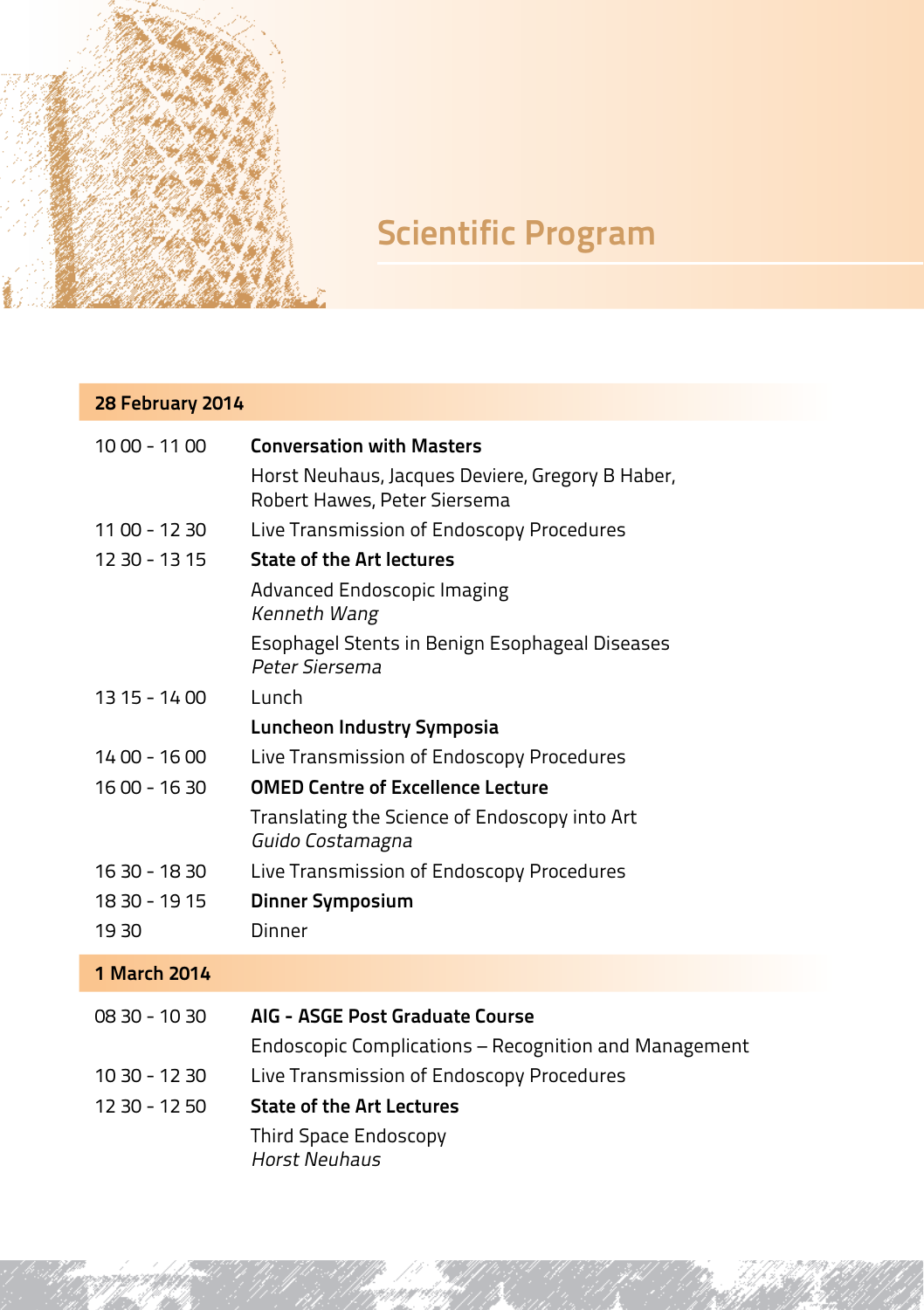#### LIVE **GI Endoscopy** Workshop 15th International

| 12 50 - 13 15 | Asian Institute of Gastroenterology Oration<br><b>Endoscopy Therapy of Pancreatic Fluid Collections</b> |  |  |  |
|---------------|---------------------------------------------------------------------------------------------------------|--|--|--|
|               | Jacques Deviere                                                                                         |  |  |  |
| 13 15 - 14 00 | Lunch                                                                                                   |  |  |  |
|               | Luncheon Industry Symposia                                                                              |  |  |  |
| $1400 - 1600$ | Live Transmission of Endoscopy Procedures                                                               |  |  |  |
| 16 00 - 16 45 | <b>State of the Art Lectures</b>                                                                        |  |  |  |
|               | Understanding the GE Junction - What the Endoscopist should know<br>Prateek Sharma                      |  |  |  |
|               | Innovations in Colonoscopy<br>Gregory B Haber                                                           |  |  |  |
| 16 45 - 17 15 | Live Transmission of Translational Endoscopy Procedures                                                 |  |  |  |
| 17 15 - 19 00 | Live Transmission of Endoscopy Procedures                                                               |  |  |  |
| 19 00 - 19 30 | Video Forum                                                                                             |  |  |  |
| 19 30         | Banquet                                                                                                 |  |  |  |
| 2 March 2014  |                                                                                                         |  |  |  |
| 08 30 - 10 00 | AIG - ASGE Post Graduate Course                                                                         |  |  |  |
|               | <b>Endoscopic Complications - Recognition and Management</b>                                            |  |  |  |
| 10 00 - 11 30 | Live Transmission of Endoscopy Procedures                                                               |  |  |  |
| 11 30 - 12 15 | <b>State of the Art Lectures</b>                                                                        |  |  |  |
|               | Physics and Chemistry of Biliary Stents<br>Hiroyuki Isiyama                                             |  |  |  |
|               | Pancreato Biliary Interventions - New Horizons for Endosonologists<br><b>Robert Hawes</b>               |  |  |  |
| 12 15 - 14 00 | Live Transmission of Endoscopy Procedures                                                               |  |  |  |
| 1400          | Lunch and Adjourn                                                                                       |  |  |  |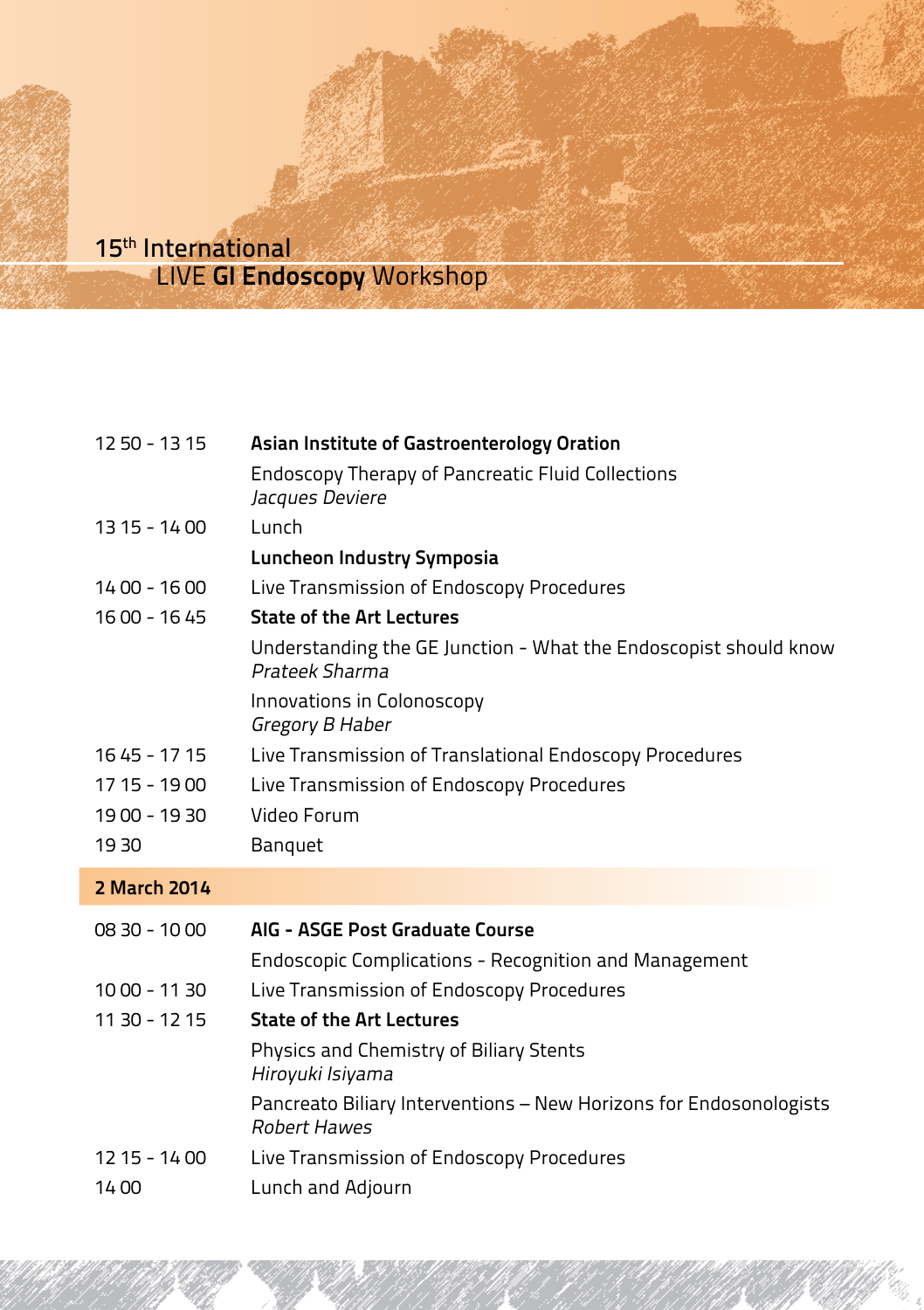

## **Highlights**

- • AIG ASGE Post Graduate Course
- • Conversation with Masters
- • Orations & State of the Art Lectures
- • Luncheon Industry Symposia
- • Continuous Hands on Courses
- • 18 CME Credit Hours
- • Third Space Endoscopy
- • Motorised Enteroscopy
- • Endo Flip
- • Newer Cholangioscopes
- • Hybrid Endoscopy
- • Newer SEMS
- • Advanced Haemostatic Techniques
- • Colon Capsule Endoscopy
- • Endoscopic Cell Therapy
- • Bariatric Endoscopy
- • Suturing Devices
- • Anti Reflux Devices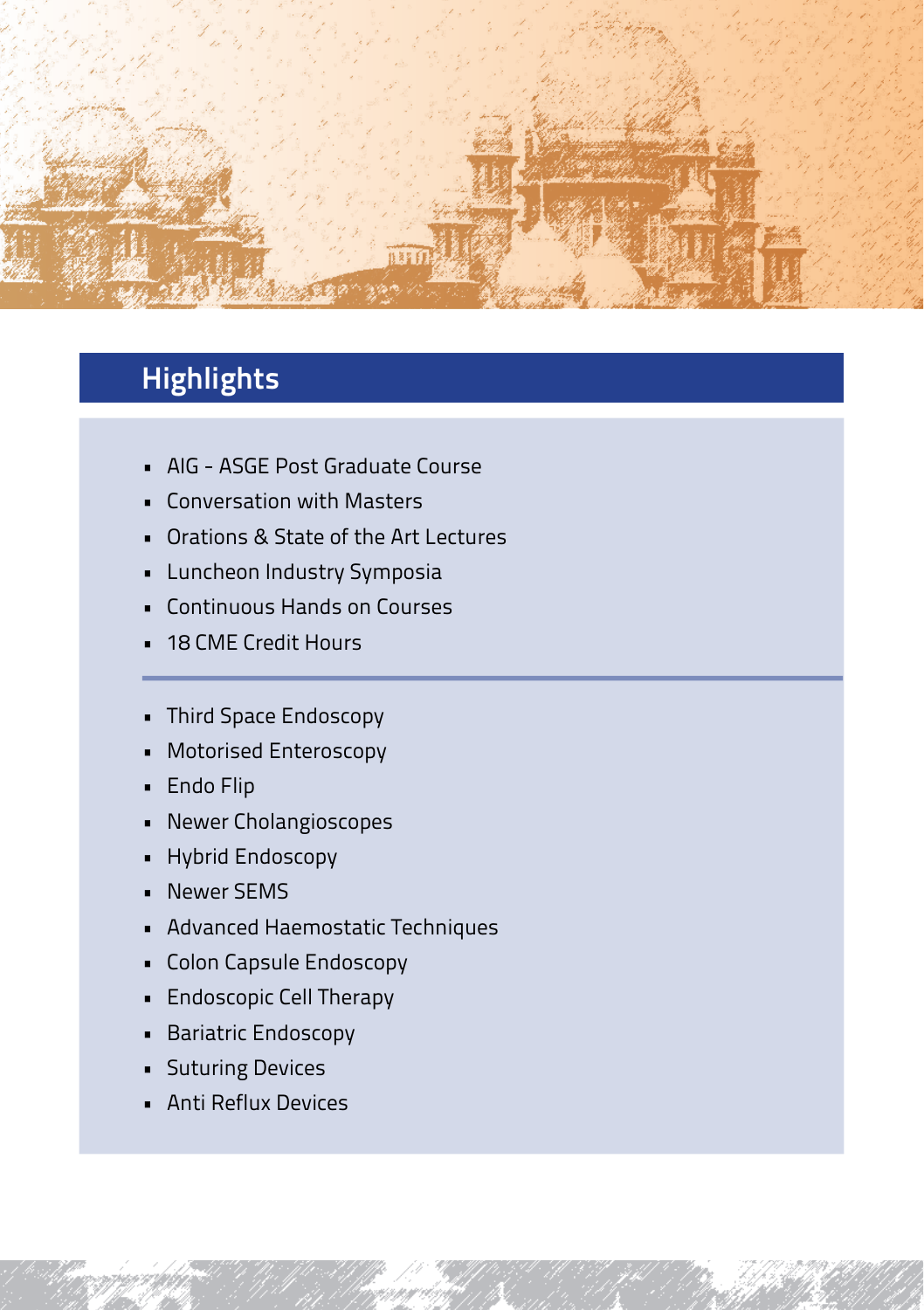# LIVE **GI Endoscopy** Workshop 15<sup>th</sup> International



#### **28 February - 2 March 2014**

#### **Venue**

Hyderabad International Convention Centre (HICC), HITEC City, Madhapur, Hyderabad

#### **Registration Fee**

|  |                               | Delegate: 4,000/- PG Student: 2,500/- Foreign Delegate: \$200 |
|--|-------------------------------|---------------------------------------------------------------|
|  | Last date: 10th February 2014 |                                                               |

#### **Limited Registrations**

| Mailing Address Office Residence                                                                                                                                   |                                                                                                                                            |
|--------------------------------------------------------------------------------------------------------------------------------------------------------------------|--------------------------------------------------------------------------------------------------------------------------------------------|
|                                                                                                                                                                    |                                                                                                                                            |
|                                                                                                                                                                    |                                                                                                                                            |
|                                                                                                                                                                    |                                                                                                                                            |
|                                                                                                                                                                    |                                                                                                                                            |
| $Delegate$ PG Student Foreign Delegate $\Box$                                                                                                                      |                                                                                                                                            |
|                                                                                                                                                                    |                                                                                                                                            |
| Would you like to attend Post Graduate Course Yes $\Box$ No $\Box$                                                                                                 |                                                                                                                                            |
| Would you like to attend Hands-on Course Yes $\Box$ No $\Box$                                                                                                      |                                                                                                                                            |
| Asian Healthcare Foundation Payable at Hyderabad)                                                                                                                  | PAYMENT DETAILS (All payments to be made by demand draft only in favor of                                                                  |
|                                                                                                                                                                    |                                                                                                                                            |
|                                                                                                                                                                    |                                                                                                                                            |
| Signature                                                                                                                                                          | Conference Secretariat                                                                                                                     |
| Duly filled registration form along<br>with DD to be sent by registered post /<br>courier to the Conference Secretariat.<br>For assistance contact: +91 9000666077 | <b>Asian Institute of Gastroenterology</b><br>6-3-661, Somajiguda, Hyderabad, India 500 082<br>Phone: +91 9000666077. Fax: +91 40 23324255 |

www.aigindia.net, Email: aigworkshops@gmail.com